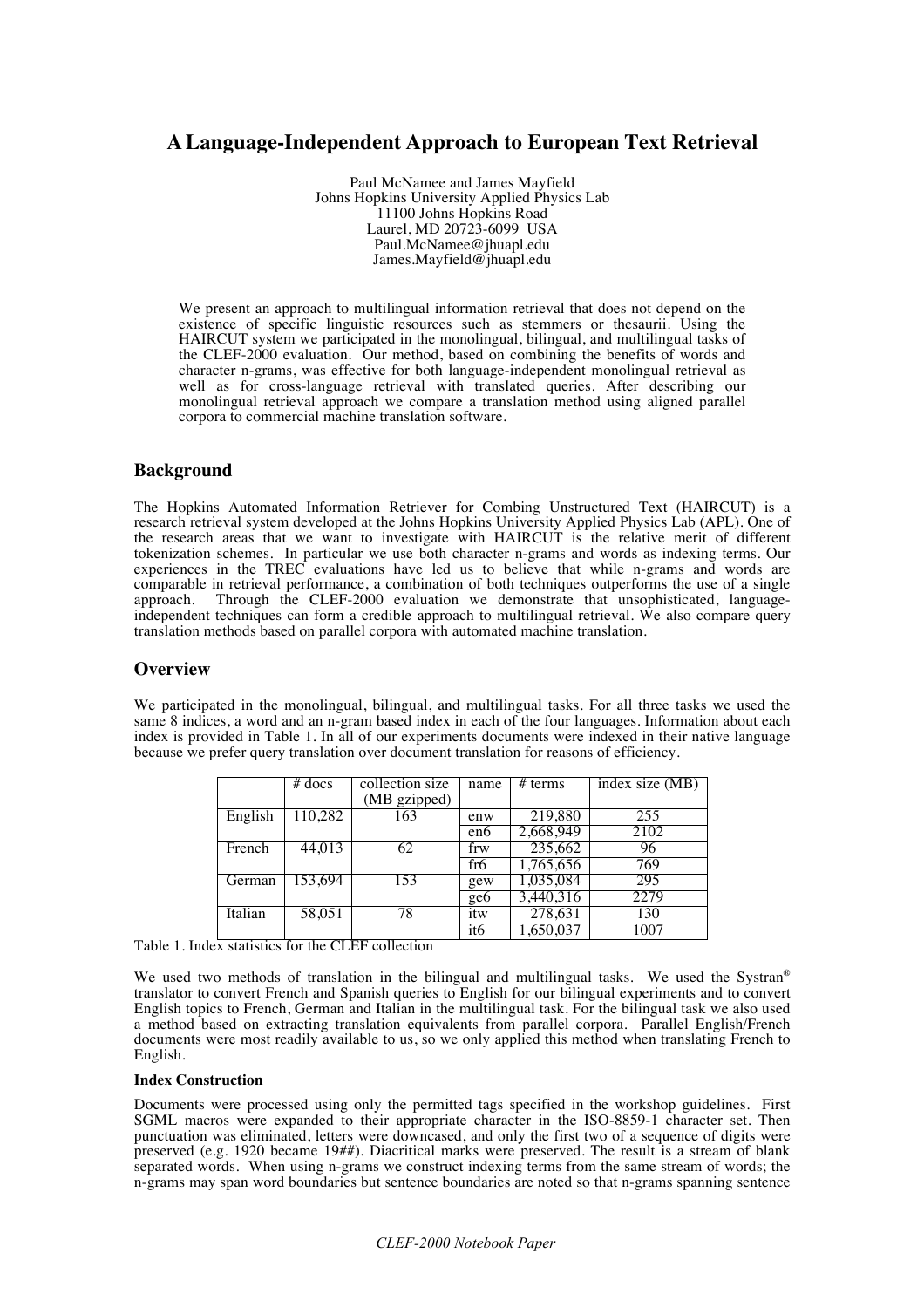boundaries are not recorded. Thus n-grams with leading, central, or trailing spaces are formed at word boundaries. We used 6-grams with success in the TREC-8 CLIR task [6] and decided to do the same thing this year. As can be seen from Table 1, the use of 6-grams as indexing terms increases both the size of the inverted file and the dictionary.

#### **Query Processing**

HAIRCUT performs rudimentary preprocessing on queries to remove stop structure, *e.g.,* affixes such as "… would be relevant" or "relevant documents should…." A list of about 1000 such English phrases was translated into French, German, and Italian using both Systran and the FreeTranslation.com translator. Other than this preprocessing, queries are parsed in the same fashion as documents in the collection.

The HAIRCUT HMM is a simple two-state model that captures both document and collection statistics [7]. After the query is parsed each term is weighted by the query term frequency and an initial retrieval is performed followed by a single round of relevance feedback. To perform relevance feedback we first retrieve the top 1000 documents. We use the top 20 documents for positive feedback and the bottom 75 documents for negative feedback, however we check to see that no duplicate or neo-duplicate documents are included in these sets. We then select terms for the expanded query based on three factors, a term's initial query term frequency (if any), the cube root of the  $(\alpha=3, \beta=2, \gamma=2)$  Rocchio score, and a third term selection metric that incorporates an idf component. The top-scoring terms are then used as the revised query. After retrieval using this expanded and reweighted query, we have found a slight improvement by penalizing document scores for documents missing many query terms. We multiply document scores by a penalty factor:

$$
PF = 1.0 - \left(\frac{\text{\# of missing terms}}{\text{total number of terms in query}}\right)^{1.25}
$$

We use only about one-fifth of the terms of the expanded query for this penalty function

|         | Top To<br>l'erms | # Penalty terms |
|---------|------------------|-----------------|
| words   |                  |                 |
| 6-grams |                  |                 |

We conducted our work on a 4-node Sun Microsystems Ultra Enterprise 450 server. The workstation had 2 GB of physical memory and access to 50 GB of dedicated hard disk space.

The HAIRCUT system comprises approximately 25,000 lines of Java code.

### **Monolingual Experiments**

Our approach to monolingual retrieval was to focus on language independent methods. We refrained from using language specific resources such as stoplists, lists of phrases, morphological stemmers, dictionaries, thesauri, decompounders, or semantic lexicons (e.g. Euro WordNet). We emphasize that this decision was made, not from a belief that these resources are ineffective, but because they are not universally available (or affordable) and not available in a standard format. Our processing for each language was identical in every regard and was based on a combination of evidence from word-based and 6-gram based runs. We elected to use all of the topic sections for our queries.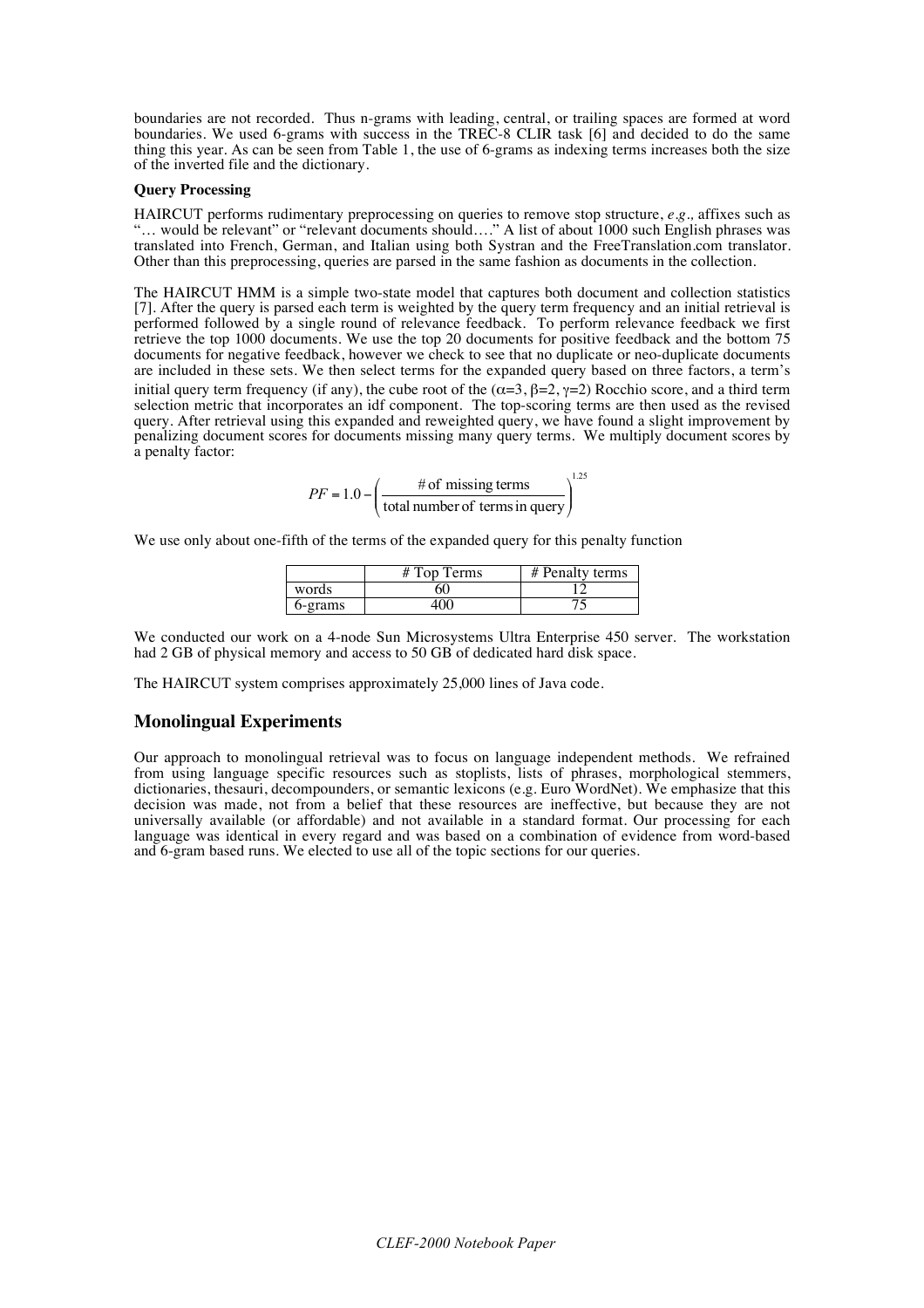

Figure 1. Precision-recall curves for the monolingual task. The English curve is unofficial and is produced from the bilingual relevance judgments.

The retrieval effectiveness of our monolingual runs is fairly similar for each of the four languages as evidenced by Figure 1. We expected to do somewhat worse on the Italian topics since the use of diacritical marks differed between the topic statements and the document collection; consistent with our 'language-independent' approach we did not correct for this. Given the generally high level of performance and the number of 'best' and 'above median' topics for the monolingual tasks (see Table 2), we believe that language independent techniques can be quite effective.

|         | avg prec | recall  | $#$ topics | # best | $# \geq$ median |
|---------|----------|---------|------------|--------|-----------------|
| aplmofr | 0.4655   | 523/528 |            |        |                 |
| aplmoge | 0.4501   | 816/821 |            |        |                 |
| aplmoit |          | 329     |            |        |                 |

Table 2. Results for official monolingual submissions

One of our objectives was to compare the performance of the constituent word and n-gram runs that were combined for our official submissions. Figure 2 shows the precision-recall curves for the base and combined runs for each of the four languages. Our experience in the TREC-8 CLIR track led us to believe that n-grams and words are comparable, however each seems do perform slightly better in different languages. In particular, n-grams performed appreciably better on translated German queries, something we attribute to a lack of decompounding in our word-based runs. This trend was continued this year, with 6-grams performing just slightly better in Italian and French, somewhat better in German, but dramatically worse in our unofficial runs of English queries against the bilingual relevance judgments. We are stymied by the disparity between n-grams and words in English and have never seen such a dramatic difference in other test collectiions. Nonetheless, the general trend seems to indicate that combination of these two schemes has a positive effect as measured by average precision. Our method of combining two runs is to normalize scores for each topic in a run and then to merge multiple runs by the normalized scores.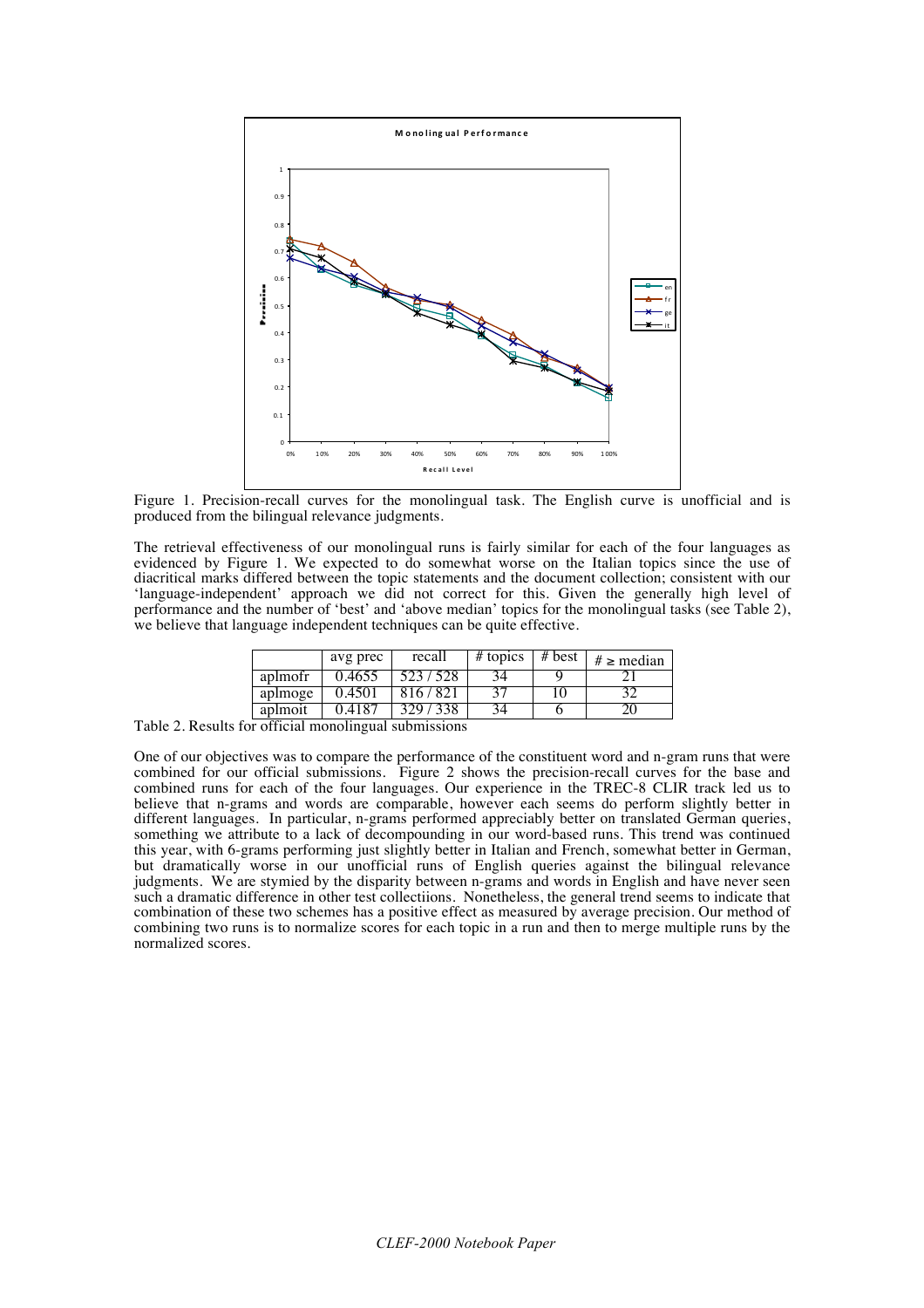

Figure 2. Comparison of retrieval performance using unstemmed words, 6-grams, and a combination of the two approaches for each of the four languages.

## **Bilingual Experiments**

Our goal for the bilingual task was to evaluate two methods for translating queries, commercial machine translation software and a method based on aligned parallel corpora. While high quality MT products are available only for certain languages, the languages used most commonly in Western Europe are well represented. We used the Systran product which supports bi-directional conversion between English and the French, German, Italian, Spanish, and Portuguese languages. We did not use any of the domain specific dictionaries that are provided with the product.

The run, *aplbifrc*, was created by converting the French topic statements to English using Systran and searching the LA Times collection. As with the monolingual task both 6-grams and words were used separately and the independent results were combined. Our other official run using Systran was *aplbispa* that was based on the Spanish topic statements.

We only had access to large aligned parallel texts in English and French. We were therefore unable to conduct experiments in corpora-based translation in other languages. Our English / French dataset included text from the Hansard Set-A[5], Hansard Set-C[5], United Nations[5], RALI[8], and JOC[3] corpora. The Hansard data accounts for the vast majority of the collection.

|                                               | ~1Dt1On                            |
|-----------------------------------------------|------------------------------------|
| Set-<br>$\Delta$<br>Hansard<br>$\overline{ }$ | sentences<br>aligned<br>.9 million |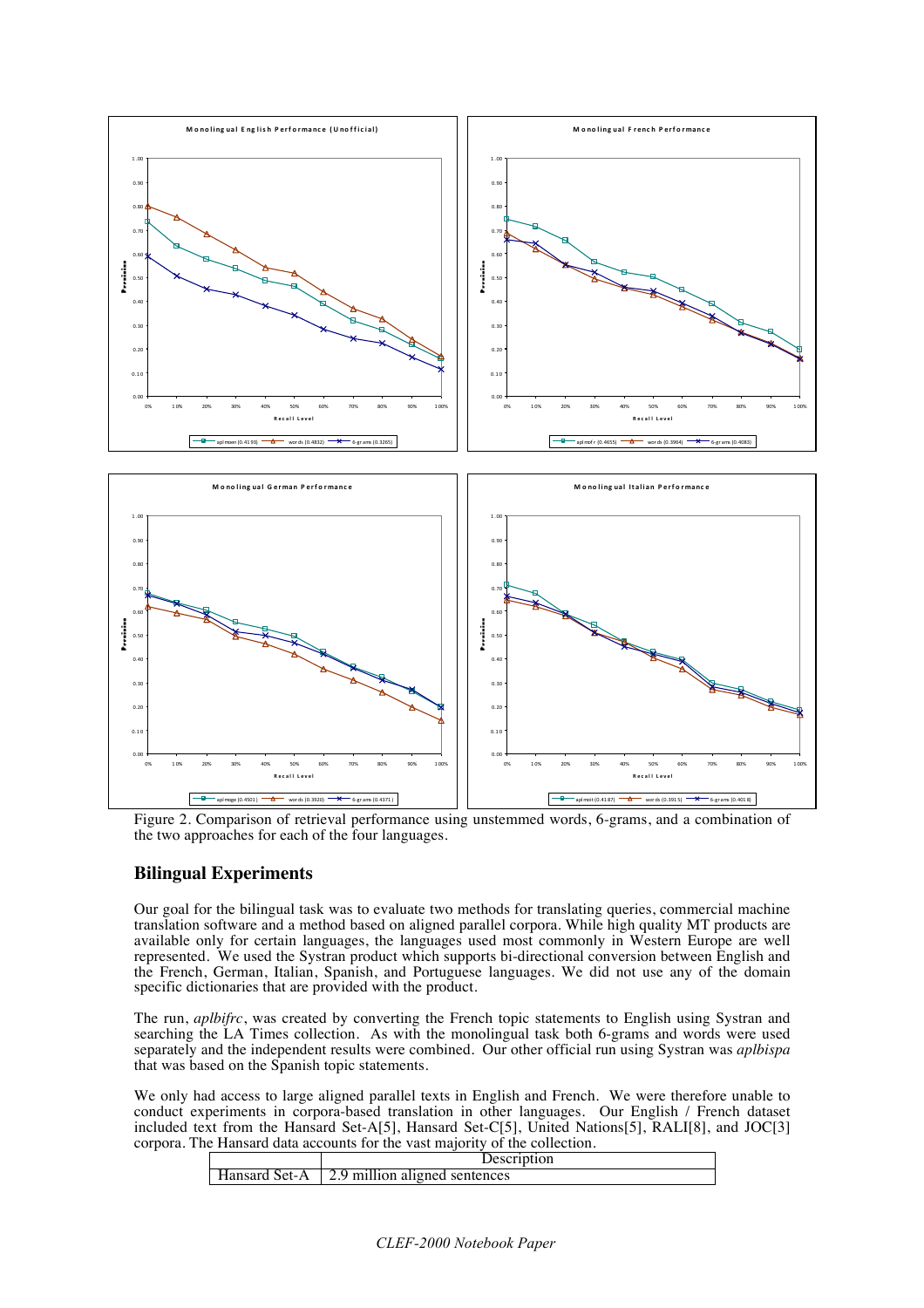|                                                                 | Hansard Set-C   aligned documents, converted to $\sim$ 400,000 aligned sentences |  |  |  |  |  |
|-----------------------------------------------------------------|----------------------------------------------------------------------------------|--|--|--|--|--|
|                                                                 | United Nations   25,000 aligned documents                                        |  |  |  |  |  |
| <b>RALI</b>                                                     | 18,000 aligned documents                                                         |  |  |  |  |  |
| JOC-                                                            | 10,000 aligned sentences                                                         |  |  |  |  |  |
| escription of the parallel collection used for <i>applifith</i> |                                                                                  |  |  |  |  |  |

Table 3. Description of the parallel collection used for *aplbifrb*

The process that we used for translating an individual topic is shown in Figure 3. First we perform a pretranslation expansion on a topic by running that topic in its source language on a contemporaneous expansion collection and extracting terms from top ranked documents. Thus for our French to English run we use the Le Monde collection to expand the original topic which is then represented as a weighted list of 60 words. Each of these words is then translated to the target language (English) using the statistics of the aligned parallel collection. We selected a single 'best' translation for each word and the translated word retained the weight assigned during topic expansion. Our method of producing translations is based on a term similarity measure similar to mutual information [2]; we do not use any dimension reduction techniques such as CL-LSI [4]. An example is shown for Topic C003 in Table 4. Finally we ran the translated query on the target collection in four ways, using both 6-grams and words and by using and not using relevance feedback.



Figure 3. Processing steps for *aplbifrb*

# **Official French Query** <F-title> La drogue en Hollande <F-desc> Quelle est la politique des Pays-Bas en matière de drogue? <F-narr> Les documents pertinents exposent la réglementation et les décisions du gouvernement néerlandais concernant la vente et la consommation de drogues douces et dures. **Official English Query** <E-title> Drugs in Holland <E-desc> What is the drugs policy in the Netherlands? <E-narr> Relevant documents report regulations and decisions made by the Dutch government regarding the sale and consumption of hard and soft drugs. **Systran translation of French query** <F-title> Drug in Holland <F-desc> Which is the policy of the Netherlands as regards drug? <F-narr> The relevant documents expose the regulation and the decisions of Dutch government concerning the sale and the consumption of soft and hard drugs.

Figure 4. Topic C003 in the official French and English versions and as translated by Systran from French to English.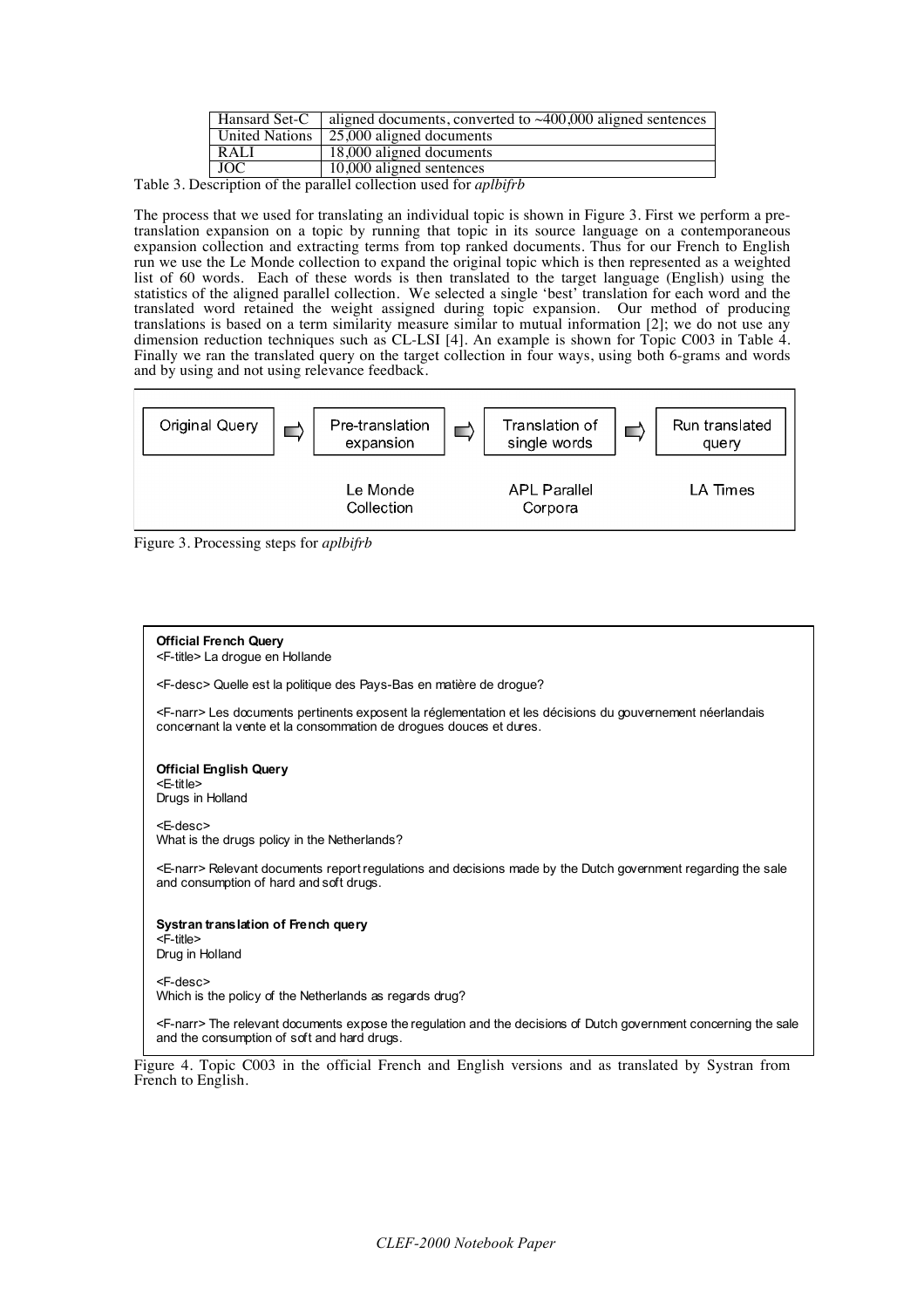| Weight   | French         | English           | Weight   | French        | English      |
|----------|----------------|-------------------|----------|---------------|--------------|
| 0.077601 | drogue         | drug              | 0.008583 | prison        | prison       |
| 0.068388 | drogues        | drugs             | 0.008490 | suppression   | removal      |
| 0.061828 | douces         | freshwater        | 0.008356 | problème      | problem      |
| 0.059526 | dures          | harsh             | 0.008344 | produits      | products     |
| 0.051063 | consommation   | consumer          | 0.008251 | pénalisation  | penalty      |
| 0.043705 | matière        | policy            | 0.008045 | santé         | health       |
| 0.040656 | bas            | low               | 0.007834 | actuellement  | now          |
| 0.037338 | vente          | sales             | 0.007831 | consommateurs | consumers    |
| 0.035847 | hollande       | holland           | 0.007819 | sévir         | against      |
| 0.033313 | néerlandais    | netherlands       | 0.007743 | réflexion     | reflection   |
| 0.017426 | cannabis       | cannabis          | 0.007722 | rapport       | report       |
| 0.016166 | stupéfiants    | narcotic          | 0.007722 | professeur    | professor    |
| 0.015897 | dépénalisation | decriminalization | 0.007715 | personnes     | people       |
| 0.015011 | usage          | use               | 0.007714 | souterraine   | underground  |
| 0.014161 | trafic         | traffic           | 0.007706 | partisans     | supporters   |
| 0.013390 | lutte          | inflation         | 0.007678 | sida          | aids         |
| 0.013374 | toxicomanie    | drug              | 0.007667 | débat         | debate       |
| 0.012458 | légalisation   | legalization      | 0.007609 | francis       | francis      |
| 0.012303 | héroïne        | heroin            | 0.007578 | europe        | europe       |
| 0.011950 | toxicomanes    | drug              | 0.007561 | membres       | members      |
| 0.011725 | usagers        | users             | 0.009226 | peines        | penalties    |
| 0.010522 | drogués        | drug              | 0.009211 | cocaïne       | cocaine      |
| 0.010430 | répression     | repression        | 0.009106 | alcool        | alcohol      |
| 0.010379 | prévention     | prevention        | 0.008987 | seringues     | syringes     |
| 0.009892 | loi            | act               | 0.008926 | risques       | risks        |
| 0.009878 | substances     | substances        | 0.008829 | substitution  | substitution |
| 0.009858 | trafiquants    | traffickers       | 0.008742 | distinction   | distinction  |
| 0.009813 | haschich       | hashish           | 0.008737 | méthadone     | methadone    |
| 0.009528 | marijuana      | marijuana         | 0.008721 | dealers       | dealers      |
| 0.009425 | problèmes      | problems          | 0.008698 | soins         | care         |

Table 4. Topic C003. French terms produced during pre-translation expansion and single word translation equivalents in English derived from parallel texts.



Figure 5. Comparison of *aplbifra* (combination), *aplbifrb* (parallel corpora), and *aplbifrc* (Systran).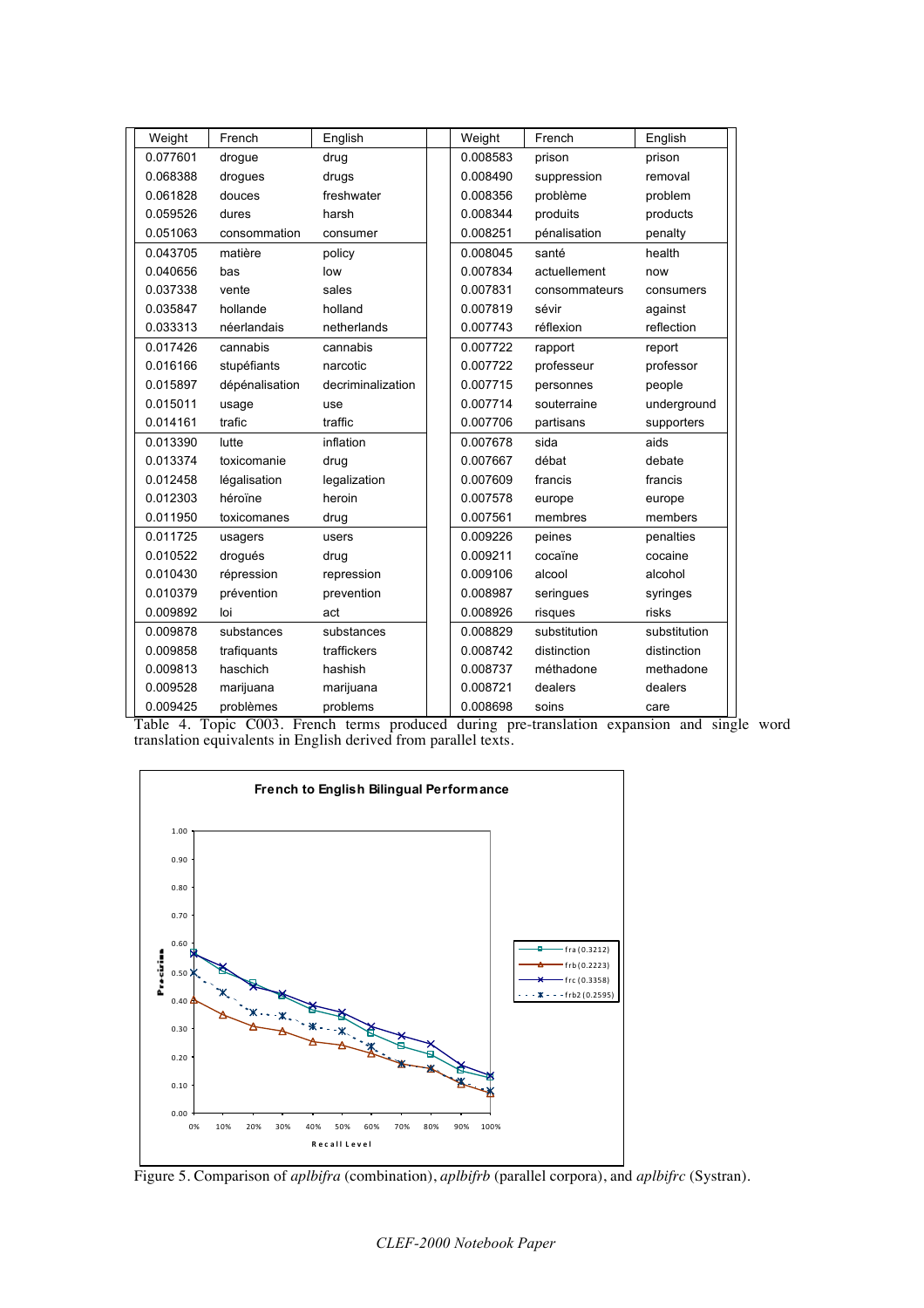We obtained superior results using translation software instead of our corpora-based translation. The precision-recall graph in Figure 5 shows a clear separation between the Systran-only run (*aplbifrc*) with average precision 0.3358 and the corpora-only run (*aplbifrb*) with average precision of 0.2223. We do not interpret this difference as a condemnation of our approach to corpus-based translation. Instead we agree with Brachler et al. that "MT cannot be the only solution to CLIR [1]." Both translation systems and corpus-based methods have their weaknesses. A translation system is particularly susceptible to named entities not being found in its dictionary. Perhaps as few as 3 out of the 40 topics in the test set mention obscure names: topics 2, 8, and 12. Topics 2 and 8 have no relevant English documents, so it is difficult to assess whether the corpora-based approach would outperform the use of dictionaries or translation tools on these topics. The run *aplbifra* is simply a combination of *aplbifrb* and *aplbifrc* that we had expected to outperform the individual runs.

There are several reasons why our translation scheme might be prone to error. First of all, the collection is largely based on the Hansard data, which are transcripts of Canadian parliamentary proceedings. The fact that the domain of discourse in the parallel collection is narrow compared to the queries could account for some difficulties. And the English recorded in the Hansard data is formal, spoken, and uses Canadian spellings whereas the English document collection in the tasks is informal, written, and published in the United States. It should be also noted that generating 6-grams from a list of words rather than from prose leaves out any n-grams that span word boundaries; such n-grams might capture phrasal information and be of particular value. Finally we had no opportunity to test our approach prior to submitting our results; we are confident that this technique can be improved.

With some post-hoc analysis we found one way to improve the quality of our corpus-based runs. We had run the translated queries both with, and without the use of relevance feedback. It appears that the relevance feedback runs perform worse than those without this normally beneficial technique. The dashed curve in Figure 5 labeled 'frb2' is the curve produced when relevance feedback is not used with the corpora-translated query. Perhaps the use of both pre-translation and post-translation expansions introduces too much ambiguity about the query.

Below are our results for the bilingual task. There were no relevant English documents for topics 2, 6, 8, 23, 25, 27, and 35, leaving just 33 topics in the task.

|          | avg prec | recall    | # best | $# \geq$ median | method                    |
|----------|----------|-----------|--------|-----------------|---------------------------|
| aplbifra | 0.3212   | 527 / 579 |        |                 | Combine aplbifrb/aplbifrc |
| aplbifrb |          | 479 / 579 |        |                 | Corpora FR to EN          |
| aplbifrc | 0.3358   | 521/579   |        |                 | Systran FR to EN          |
| aplbispa | 0.2595   | 525/579   |        |                 | Systran SP to EN          |

Table 5. Results for official bilingual submissions

## **Multilingual Experiments**

We did not focuse our efforts on the multilingual task. We selected English as the topic language for the task and used Systran to produce translations in French, German, and Italian. We performed retrieval using 6-grams and words and then performed a multi-way merge using two different approaches, merging normalized scores and merging runs by rank.

|        | avg prec | recall      | # best | $#$ > median | method |
|--------|----------|-------------|--------|--------------|--------|
| aplmua | 0.2391   | 1698 / 2266 |        | 30           | rank   |
| aplmub | 0.1924   | 1353/2266   |        |              | score  |
| rr"    | 1. . 1.  |             |        |              |        |

Table 6. Results for official multilingual submissions

The large number of topics with no relevant documents in the collections of various languages suggests that the workshop organizers were successful in selecting challenging queries for merging. It seems clear that more sophisticated methods of multilingual merging are required to avoid a large drop in precision from the monolingual and bilingual tasks.

### **Conclusions**

The CLEF workshop provides an excellent opportunity to explore the practical issues involved in crosslanguage information retrieval. We approached the monolingual task believing that it is possible to achieve good retrieval performance using language-independent methods. This methodology appears to have borne out based on our results using a combination of words and n-grams. For the bilingual task we kept our philosophy of simple methods, but also used a high-powered machine translation product. While our initial efforts using parallel corpora were not as effective as those with machine translated queries, the results were still quite credible and we are confident this technique can be improved further.